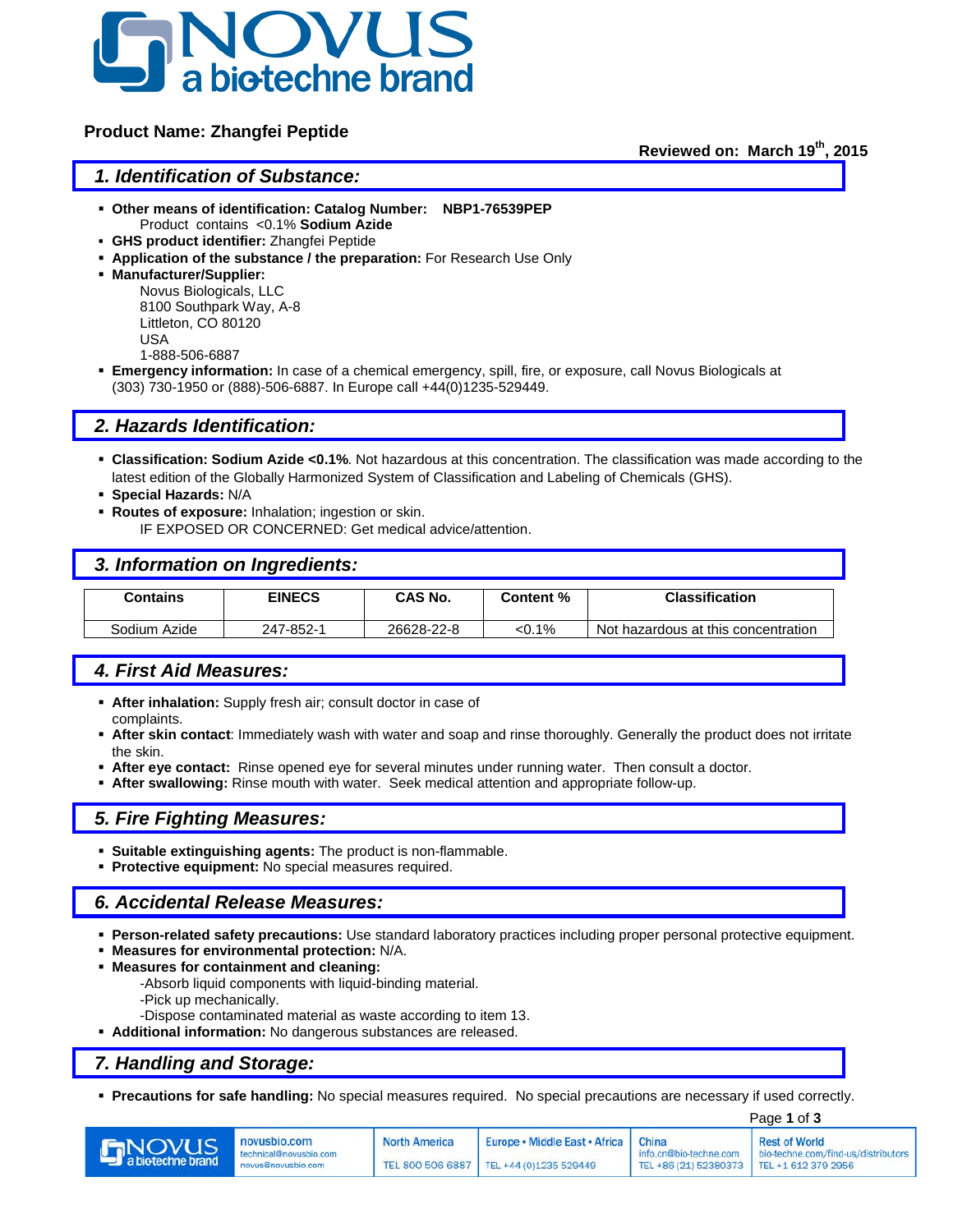

# **Product Name: Zhangfei Peptide**

## **Reviewed on: March 19th, 2015**

- **Information about protection against explosions and fires:** No special measures required.
- **Conditions for safe storage:** Store according to product specifications.

# *8. Exposure Controls and Personal Protection:*

- **Control parameters:** None known.
- **Appropriate engineering controls:** Follow usual standard laboratory practices. The following personal protection is recommended:
	- -Gloves made of latex, nitrile rubber, e.g.
	- -Safety glasses
	- -Protective work clothing.

# *9. Physical and Chemical Properties:*

- 
- 
- 
- 
- 
- **Boiling point/Boiling range: Not available.**<br> **Flash point: Not available.**
- 
- **Evaporation rate:** Undetermined. **Viscosity:** Not available.
- **Flammability:** Not available.

 **Appearance:** Lyophilized white powder or clear liquid. **Upper/lower flammability or explosive limits:** Not available. **Odor:** Little to none **Vapor pressure/density:** Not available.<br> **Odor threshold:** Not available **Constant Relative Density:** Not available. **Relative Density: Not available. pH:** Not available **phenomic in the Solubility in/Miscibility with Water:** Not available.<br>**Nelting point/freezing point:** Not available. **Partition coefficient: noctanol/water:** Not available **Partition coefficient: noctanol/water:** Not available.<br>**Auto igniting:** Product is not self igniting. **Flash point:** Not available. **Decomposition temperature:** Not available.

# *10. Stability and Reactivity:*

- **Reactivity:** This product contains low concentrations of Sodium Azide <0.1% (w/w). Sodium Azide can form explosive compounds with heavy metals which, with repeated contact with lead and copper commonly found in plumbing drains may result in the buildup of shock sensitive compounds.
- **Chemical Stability:** Stable under normal ambient and storage and handling temperatures.
- **Thermal** decomposition/conditions to be avoided: No decomposition if used according to specifications.
- **Incompatible materials to be avoided:** Metals and metallic compounds.
- **Hazardous decomposition products:** No dangerous decomposition products known.

# *11. Toxicological Information:*

- **Acute toxicity:** No toxic effect known.
- **Skin irritant effect:** No irritant effect known.
- **Eye irritant effect:** No irritant effect known.
- **Sensitization:** No sensitizing effects known.
- **Mutagenicity:** No effect known.
- **Carcinogenicity:** No effect known.
- **Reproductive toxicity:** No toxic effect known.
- **Additional toxicological information:** When used and handled according to specifications, the product does not have any harmful effects according to our experience and the information provided to us.

# *12. Ecological Information:*

- **Ecotoxicity:** Undetermined.
- **Biodegradability:** Undetermined.
- **Mobility:** Undetermined.

# *13. Disposal Considerations:*

- **Disposal methods:** Dispose of waste in accordance to applicable national, regional, or local regulations.
- **Contaminated packaging:** Dispose in the same manner as unused product.

|                    |                                                              |                      | Page 1 of 3                                                                        |                                                                     |                                                             |
|--------------------|--------------------------------------------------------------|----------------------|------------------------------------------------------------------------------------|---------------------------------------------------------------------|-------------------------------------------------------------|
| <b>Environment</b> | novusbio.com<br>technical@novusbio.com<br>novus@novusbio.com | <b>North America</b> | Europe • Middle East • Africa   China<br>TEL 800 506 6887   TEL +44 (0)1235 529449 | info.cn@bio-techne.com<br>TEL +86 (21) 52380373 TEL +1 612 379 2956 | <b>Rest of World</b><br>bio-techne.com/find-us/distributors |